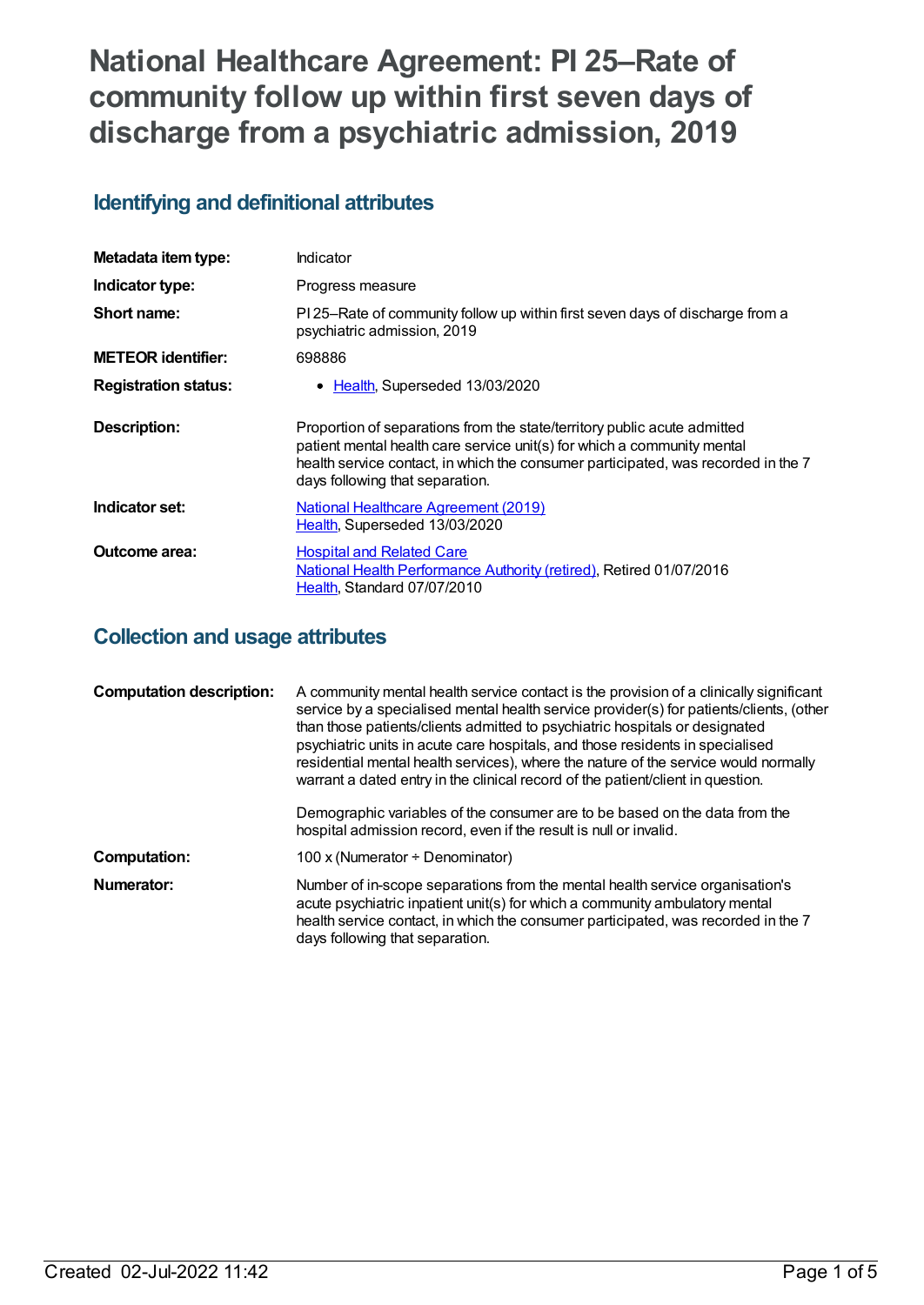| <b>Numerator data elements:</b> | -Data Element / Data Set-                                                                                                                                                 |
|---------------------------------|---------------------------------------------------------------------------------------------------------------------------------------------------------------------------|
|                                 | Data Element                                                                                                                                                              |
|                                 | Specialised mental health service—number of separations in which there was<br>a community mental health service contact recorded 7 days following a<br>separation         |
|                                 | <b>Data Source</b>                                                                                                                                                        |
|                                 | State/territory community mental health care data                                                                                                                         |
|                                 | Data Element / Data Set-                                                                                                                                                  |
|                                 | Data Element                                                                                                                                                              |
|                                 | Specialised mental health service—number of separations in which there was<br>a community mental health service contact recorded 7 days following a<br>separation         |
|                                 | <b>Data Source</b>                                                                                                                                                        |
|                                 | State/territory admitted patient data                                                                                                                                     |
| Denominator:                    | Number of in-scope separations for the mental health service organisation's acute<br>psychiatric inpatient unit(s).                                                       |
| Denominator data                | Data Element / Data Set-                                                                                                                                                  |
| elements:                       | <b>Data Element</b>                                                                                                                                                       |
|                                 | Specialised mental health service-number of separations                                                                                                                   |
|                                 | <b>Data Source</b>                                                                                                                                                        |
|                                 | State/territory admitted patient data                                                                                                                                     |
| Disaggregation:                 | 2016-17-Nationally (percentage only), by 2011 Socio-Economic Indexes for<br>Areas (SEIFA) Index of Relative Socio-Economic Disadvantage (IRSD) deciles<br>(not reported). |
|                                 | 2016-17-State and territory (numerator, denominator and percentage).                                                                                                      |
|                                 | 2016-17-State and territory, by:                                                                                                                                          |
|                                 | Indigenous status<br>• remoteness (Australian Statistical Geography Standard (ASGS) Remoteness<br>Structure) of consumer.                                                 |

Some disaggregations may result in numbers too small for publication.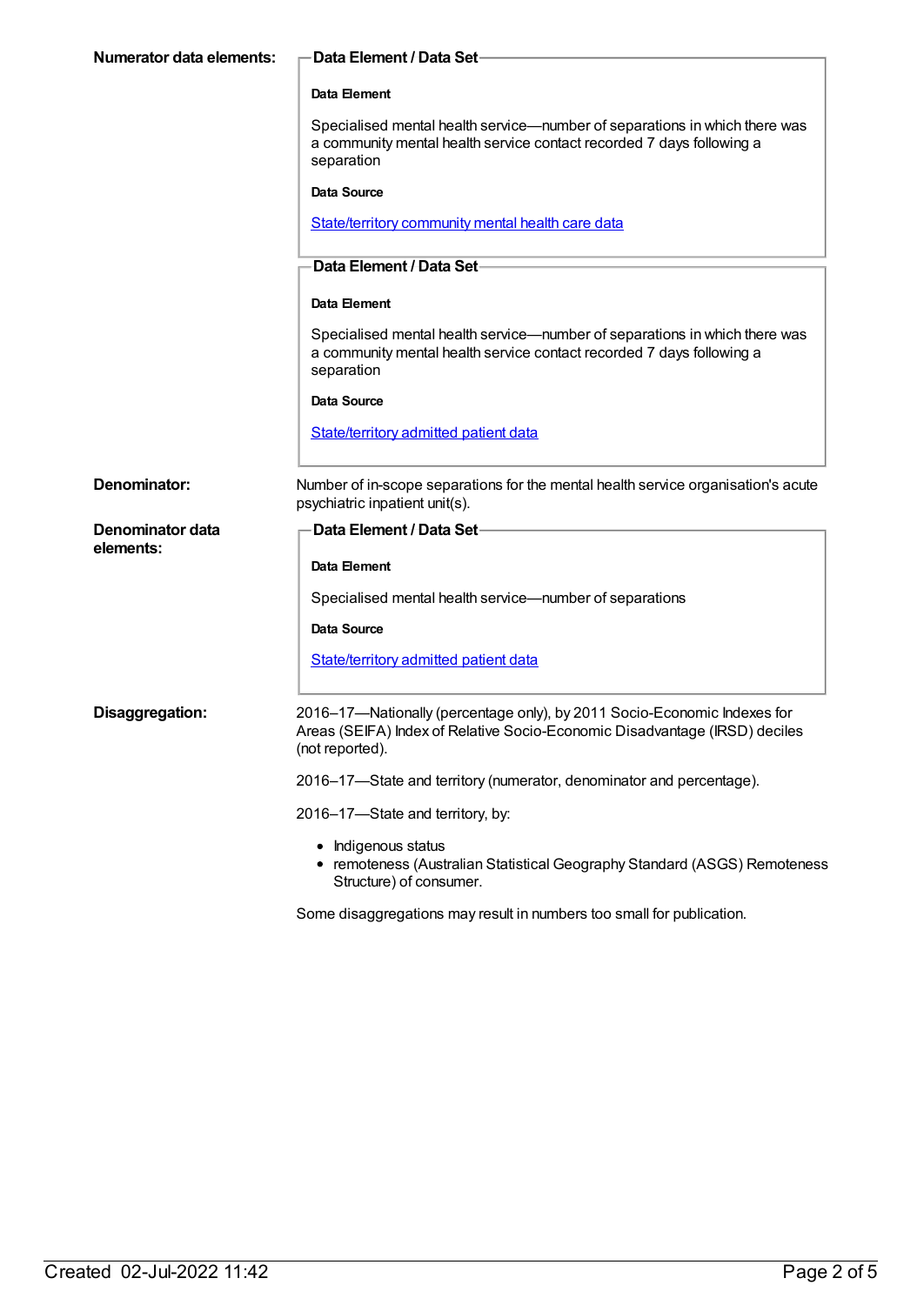#### **Disaggregation data elements:**

#### **Data Element / Data Set**

#### **Data Element**

Person—area of usual residence

#### **Data Source**

[State/territory](https://meteor.aihw.gov.au/content/426458) admitted patient data

#### **Guide for use**

Data source type: Administrative by-product data

Used for disaggregation by state/territory, remoteness and SEIFA

#### **Data Element / Data Set**

**Data Element**

Person—Indigenous status

**Data Source**

[State/territory](https://meteor.aihw.gov.au/content/426458) admitted patient data

**Guide for use**

Data source type: Administrative by-product data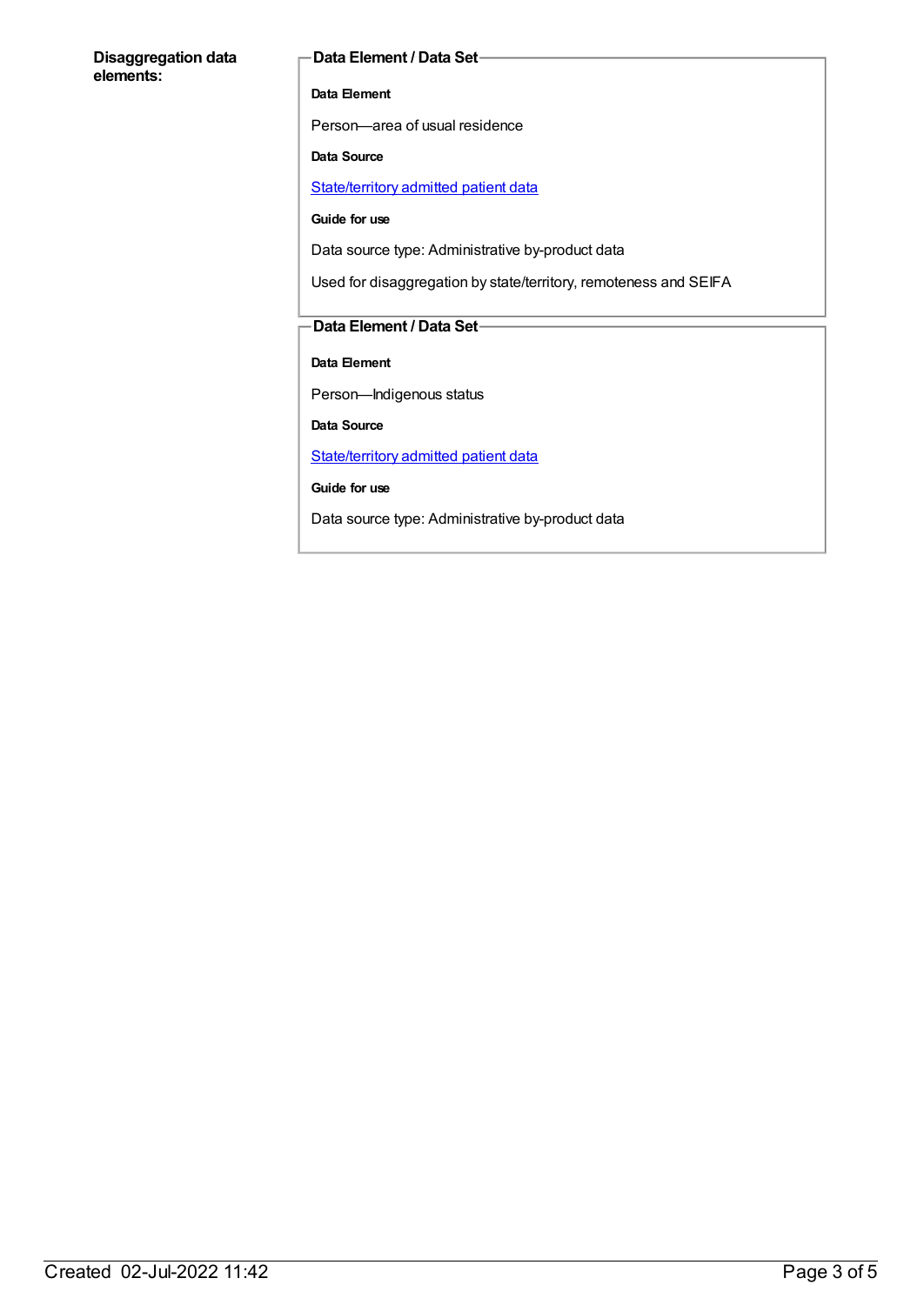**Comments:** Most recent data available for 2019 National Healthcare Agreement performance reporting: 2016–17.

> The scope includes all public mental health service organisations' acute psychiatric inpatient units.

The following separations are excluded:

- Same-day separations.
- Statistical and change of care type separations.
- Separations that end by transfer to another acute or psychiatric inpatient hospital.
- Separations that end by death, left against medical advice/discharge at own risk.
- Separations where length of stay is one night only and procedure code for electroconvulsive therapy (ECT) is recorded.
- Separations that end by transfer to community residential mental health services.

The following community ambulatory mental health service contacts are excluded from the calculation:

- Service contacts occurring on day of separation.
- Contacts where a consumer does not participate.

Same-day separations are defined as inpatient episodes where the admission and separation dates are the same.

Implementation of this indicator requires the capacity to track service use across inpatient and community boundaries and is dependent on the capacity to link patient identifiers.

Where a mental health service organisation has more than 1 unit of a particular service type for the purpose of this indicator those units should be combined.

All acute admitted mental health service units are in scope for this indicator, including short-stay units and emergency acute mental health admitted units.

The reliability of cross-jurisdictional comparisons on this indicator is dependent on the implementation of statewide unique patient identifiers as the community services may not necessarily be delivered by the same mental health service organisation that admits the patient.

This measure does not consider variations in intensity or frequency of service contacts following separation from hospital.

This measure does not distinguish qualitative differences between phone and faceto-face community contacts.

For 2016–17 data, the 2011 SEIFA IRSD quintile and decile data will be produced using the ASGS geographical unit of Statistical Area Level 2.

Australian Classification of Health Interventions (ACHI) ECT procedure codes are:

- ACHI 5th edition use procedure codes 93340-02 and 93340-43.
- ACHI 6th to 9th editions use procedure codes 93341-00 to 93341-99. ACHI 5th to 9th editions Electroconvulsive therapy Block 1907 may be
- selected to capture all data regardless of code changes over time.
- ACHI 10th edition use procedure codes 14224-00 to 14224-06.

### **Representational attributes**

| <b>Representation class:</b> | Rate    |
|------------------------------|---------|
| Data type:                   | Real    |
| Unit of measure:             | Person  |
| Format:                      | NINNI.N |